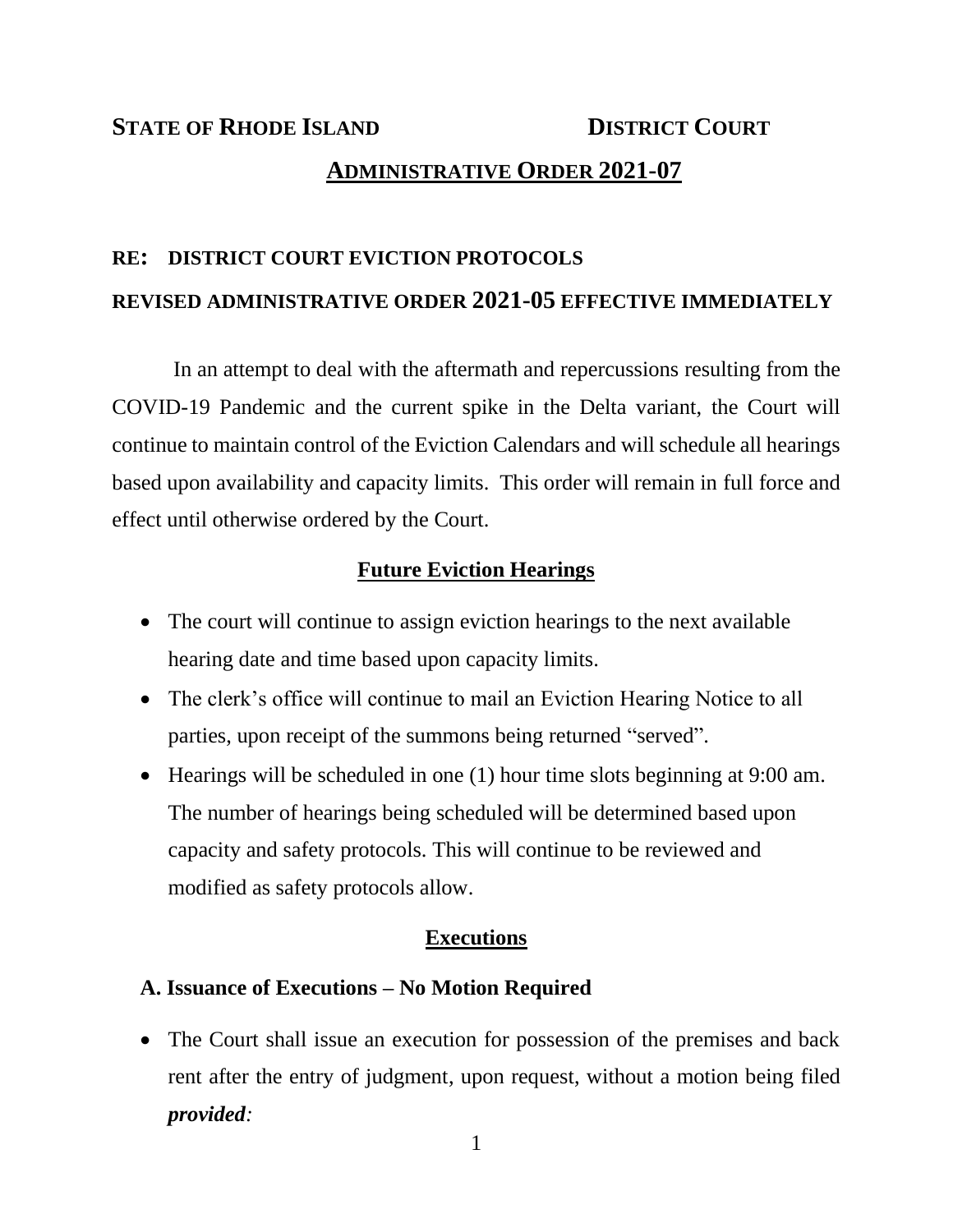- o The five (5) day appeal period has passed.
- o No more than thirty (30) days have passed since the entry of judgment.
- o Executions that have been stayed for a date certain may issue on the next day but no more than thirty (30) days after the date certain.
- o **If an Execution issues in a case where a Declaration has been filed, a forty-eight (48) hour notice must be provided to the tenant before serving said Execution.**

#### **B. Issuance of Execution - Motion Required**

- A Motion for Issuance of an Execution shall be filed when:
	- o A judgment has been entered by stipulation and the execution is stayed but the defendant has not complied with the conditions as written in the stipulation.
	- o A request for possession of the premises where more than thirty (30) days have passed since the entry of judgment.
	- o Any cases where a judgment was entered, and a Declaration was filed, but not upheld.
- Motions for Executions may address requests to adjust the amount of the original judgment.
- Hearings will be scheduled within a one (1) hour time slot beginning at 9:00 am. The number of hearings scheduled will be determined based upon capacity and safety protocols. This will continue to be reviewed and modified as safety protocol allows.
- Upon request, the Court may accelerate Motions for Execution presently assigned for a date after October 3, 2021, provided the Court can do so based upon availability and capacity limits. If a new date is given, the Court will provide notice of the same, however, the Landlord must also provide "tack